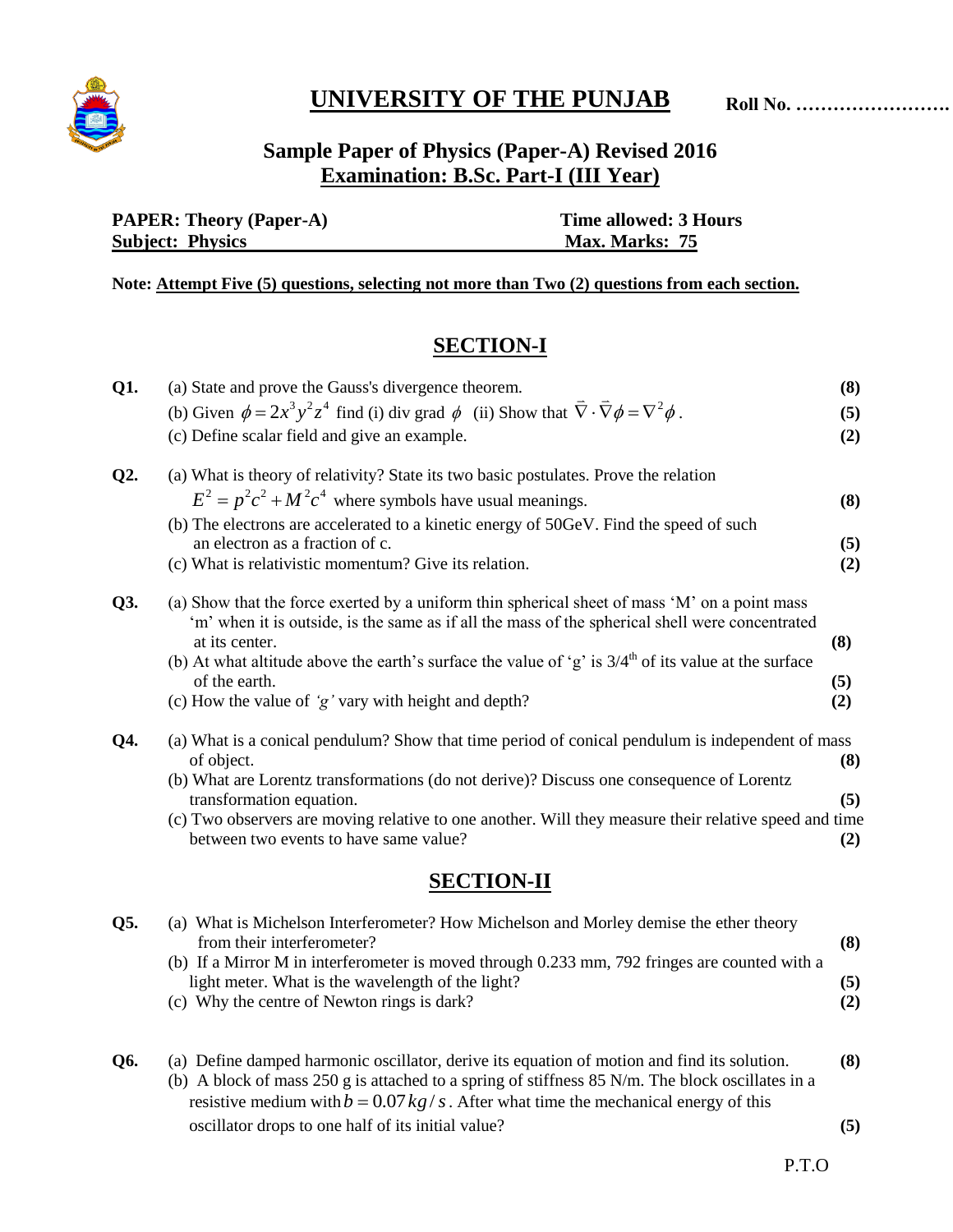- (c) Write relation of time period for a physical pendulum and reduce it to the time period of a simple pendulum. **(2) (2)**
- **Q7.** (a) What is Doppler Effect? Find the apparent frequencies of sound under the following cases:
	- (i) When the source is at rest in his frame and listener is moving with velocity  $V_0$ .
	- (ii) When the listener is at rest in his frame and source is moving with velocity  $V_0$ .  $(8)$
	- (b) The siron of a police car emits a pure tone at a frequency of 1125 Hz. Find the frequency that you would hear under the following circumstances:
		- (i) you and police are moving towards each other at 14.5 m/s.

gas, assuming it to

- (ii) you are moving at 9 m/s, police car chasing behind you at 3.8 m/s. (take speed of sound  $v = 343 \text{ m/s}.$  (5)
- (c) Consider two tuning forks having frequencies 256 Hz and 258 Hz, respectively are sounded together. Find their beat frequency. **(2)**

#### **SECTION-III**

**Q8.** (a) State first law of thermodynamics and apply it to prove  $PV^{\gamma} = constant$  for an adiabatic process.  **(8)**

(b) Consider a sample of gas consisting of 0.11mole with volume  $V_i = 4.0 m^3$  and  $P_i = 10 P_a$ . Let the cylinder be removed from the thermal reservoir and let us compress the gas adiabatically until its volume is  $V_f = 1.0 m^3$ . Find the change in internal energy of the

be helium (a monatomic gas with 
$$
\gamma = \frac{5}{3}
$$
) (5)

- (c) Explain why a thermoflask is double-walled, evacuated and silvered. **(2)**
- **Q9.** (a) State Carnot's theorem. How can we find entropy change for an irreversible process? **(8)** (b) An automobile engine, whose thermal efficiency *e* is 22%, operates at 95 *cycles* per *second* and does work at the rate of 120 *hp.*
	- (i) how much work per cycle is done on the system by the environment?
	- (ii) how much heat enters and leaves the engine in each cycle? **(5)**
	- (c) What factors reduce the efficiency of a heat engine from its ideal value? **(2)**
- **Q10.** (a) Evaluate most probable speed and *rms* speed from Maxwell distribution of molecular speeds.
	- **(8)** (b) Calculate the mean free path for 35 spherical jelly beans in a jar that is vigorously shaken. The volume of the jar is 1.0 liter and the diameter of a jelly bean is 1.0 cm. **(5)** (c) If hot air rises, why it is cooler at the top of mountain? **(2)**
		-